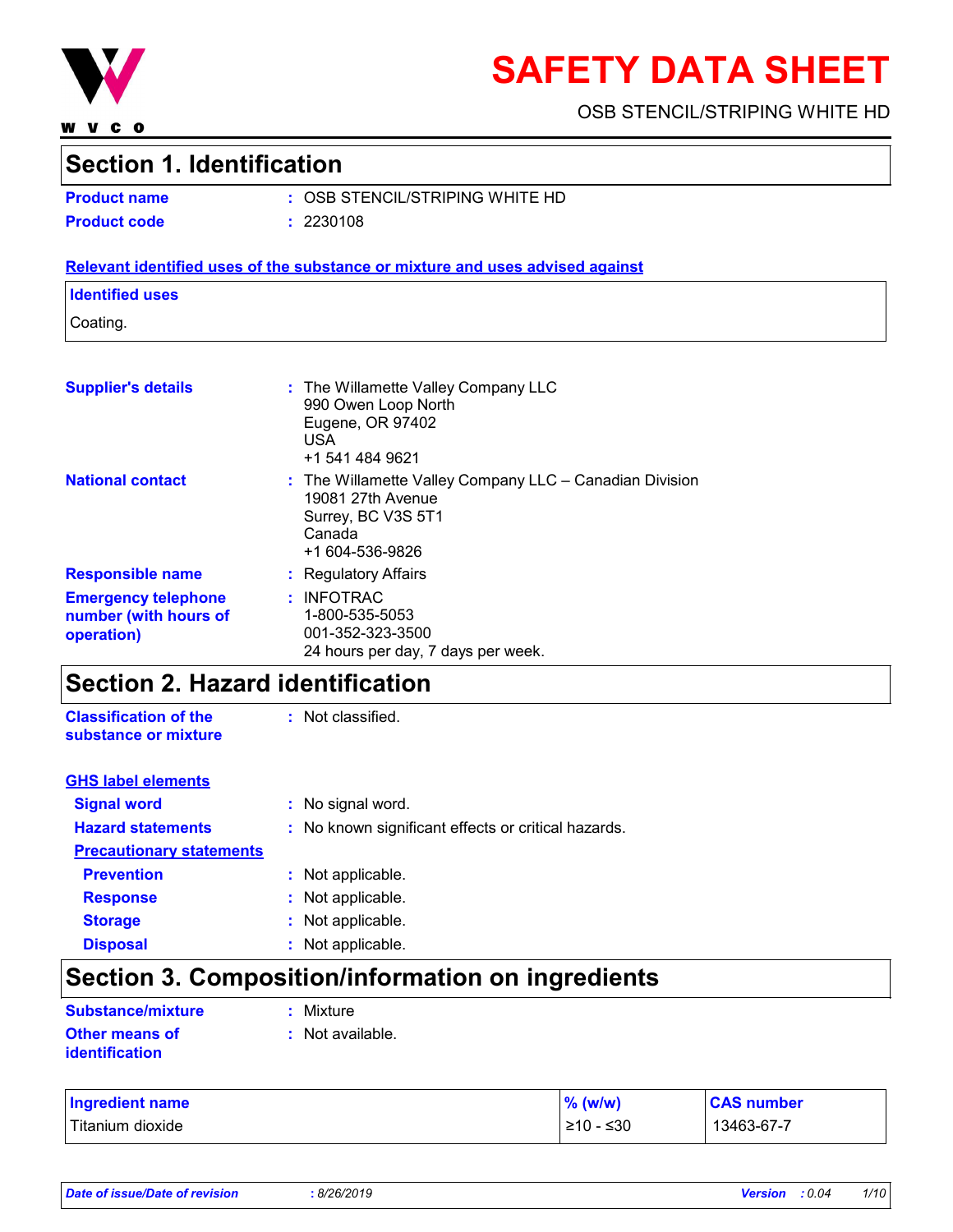## **Section 3. Composition/information on ingredients**

**There are no additional ingredients present which, within the current knowledge of the supplier and in the concentrations applicable, are classified as hazardous to health or the environment and hence require reporting in this section.**

**The actual concentration or concentration range is witheld as a trade secret.**

**Occupational exposure limits, if available, are listed in Section 8.**

### **Section 4. First-aid measures**

|                     | <b>Description of necessary first aid measures</b>                                                                                                                                                                                                                                                                                                        |
|---------------------|-----------------------------------------------------------------------------------------------------------------------------------------------------------------------------------------------------------------------------------------------------------------------------------------------------------------------------------------------------------|
| <b>Eye contact</b>  | : Immediately flush eyes with plenty of water, occasionally lifting the upper and lower<br>eyelids. Check for and remove any contact lenses. Get medical attention if irritation<br>occurs.                                                                                                                                                               |
| <b>Inhalation</b>   | : Remove person to fresh air and keep at rest in a position comfortable for breathing.<br>Get medical attention if symptoms occur.                                                                                                                                                                                                                        |
| <b>Skin contact</b> | : Flush contaminated skin with plenty of water. Remove contaminated clothing and<br>shoes. Get medical attention if symptoms occur.                                                                                                                                                                                                                       |
| <b>Ingestion</b>    | : Wash out mouth with water. Remove person to fresh air and keep at rest in a<br>position comfortable for breathing. If material has been swallowed and the exposed<br>person is conscious, give small quantities of water to drink. Do not induce vomiting<br>unless directed to do so by medical personnel. Get medical attention if symptoms<br>occur. |

#### **Most important symptoms/effects, acute and delayed**

| <b>Potential acute health effects</b> |                                                                                                                                |
|---------------------------------------|--------------------------------------------------------------------------------------------------------------------------------|
| Eye contact                           | : No known significant effects or critical hazards.                                                                            |
| <b>Inhalation</b>                     | : No known significant effects or critical hazards.                                                                            |
| <b>Skin contact</b>                   | : No known significant effects or critical hazards.                                                                            |
| <b>Ingestion</b>                      | : No known significant effects or critical hazards.                                                                            |
| <b>Over-exposure signs/symptoms</b>   |                                                                                                                                |
| Eye contact                           | : No specific data.                                                                                                            |
| <b>Inhalation</b>                     | : No specific data.                                                                                                            |
| <b>Skin contact</b>                   | : No specific data.                                                                                                            |
| <b>Ingestion</b>                      | $:$ No specific data.                                                                                                          |
|                                       | Indication of immediate medical attention and special treatment needed, if necessary                                           |
| <b>Notes to physician</b>             | : Treat symptomatically. Contact poison treatment specialist immediately if large<br>quantities have been ingested or inhaled. |
| <b>Specific treatments</b>            | : No specific treatment.                                                                                                       |
| <b>Protection of first-aiders</b>     | : No action shall be taken involving any personal risk or without suitable training.                                           |

#### **See toxicological information (Section 11)**

### **Section 5. Fire-fighting measures**

| <b>Extinguishing media</b>             |                                                                 |
|----------------------------------------|-----------------------------------------------------------------|
| <b>Suitable extinguishing</b><br>media | : Use an extinguishing agent suitable for the surrounding fire. |
| Unsuitable extinguishing<br>media      | : None known.                                                   |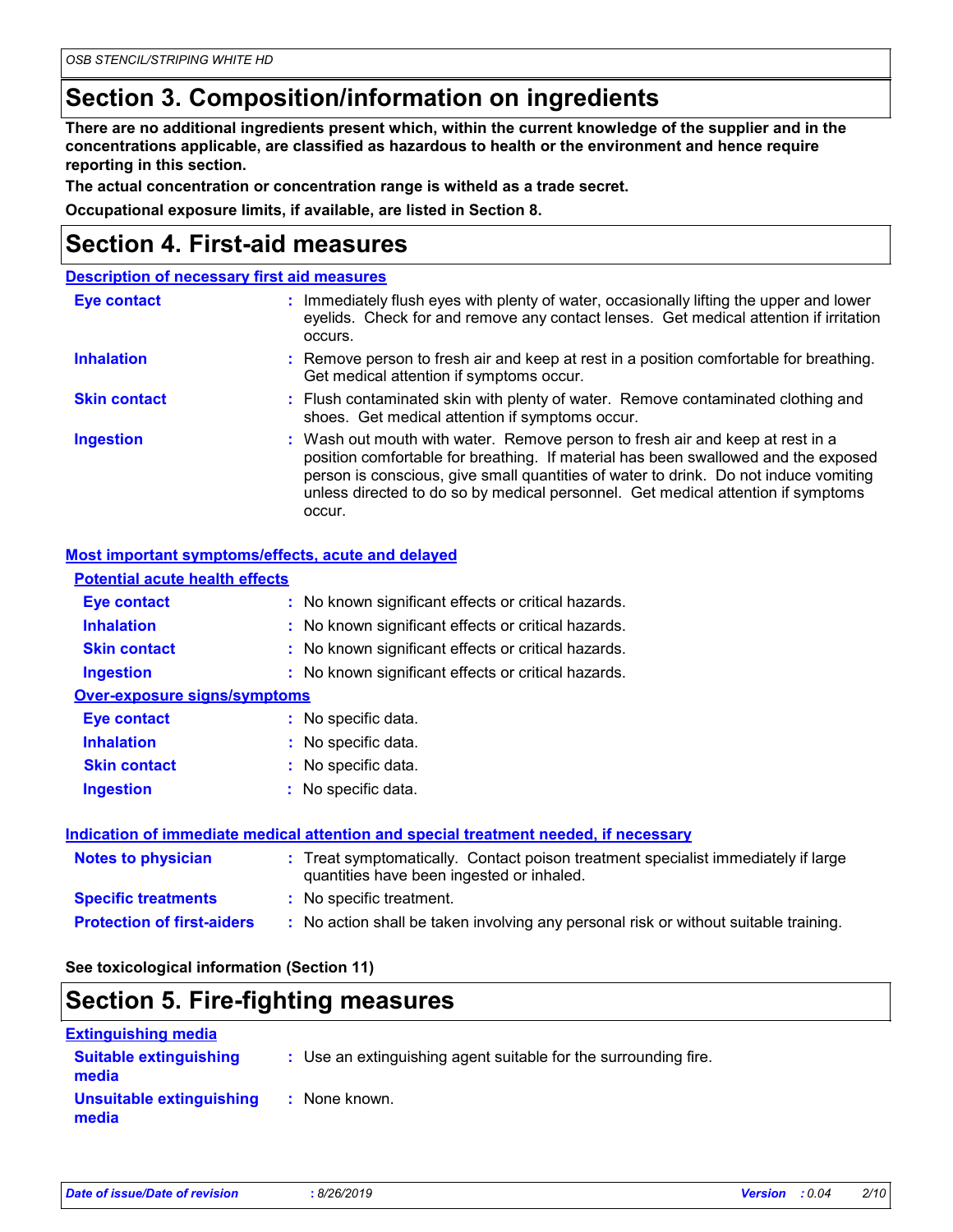## **Section 5. Fire-fighting measures**

| <b>Specific hazards arising</b><br>from the chemical     | : In a fire or if heated, a pressure increase will occur and the container may burst.                                                                                                               |
|----------------------------------------------------------|-----------------------------------------------------------------------------------------------------------------------------------------------------------------------------------------------------|
| <b>Hazardous thermal</b><br>decomposition products       | : Decomposition products may include the following materials:<br>carbon dioxide<br>carbon monoxide<br>metal oxide/oxides                                                                            |
| <b>Special protective actions</b><br>for fire-fighters   | : Promptly isolate the scene by removing all persons from the vicinity of the incident if<br>there is a fire. No action shall be taken involving any personal risk or without<br>suitable training. |
| <b>Special protective</b><br>equipment for fire-fighters | : Fire-fighters should wear appropriate protective equipment and self-contained<br>breathing apparatus (SCBA) with a full face-piece operated in positive pressure<br>mode.                         |

## **Section 6. Accidental release measures**

|                                                       | <b>Personal precautions, protective equipment and emergency procedures</b>                                                                                                                                                                                                                                                                                                                                                                                                                                                                                                                  |
|-------------------------------------------------------|---------------------------------------------------------------------------------------------------------------------------------------------------------------------------------------------------------------------------------------------------------------------------------------------------------------------------------------------------------------------------------------------------------------------------------------------------------------------------------------------------------------------------------------------------------------------------------------------|
| For non-emergency<br>personnel                        | : No action shall be taken involving any personal risk or without suitable training.<br>Evacuate surrounding areas. Keep unnecessary and unprotected personnel from<br>entering. Do not touch or walk through spilled material. Put on appropriate<br>personal protective equipment.                                                                                                                                                                                                                                                                                                        |
|                                                       | For emergency responders : If specialized clothing is required to deal with the spillage, take note of any<br>information in Section 8 on suitable and unsuitable materials. See also the<br>information in "For non-emergency personnel".                                                                                                                                                                                                                                                                                                                                                  |
| <b>Environmental precautions</b>                      | : Avoid dispersal of spilled material and runoff and contact with soil, waterways,<br>drains and sewers. Inform the relevant authorities if the product has caused<br>environmental pollution (sewers, waterways, soil or air).                                                                                                                                                                                                                                                                                                                                                             |
| Methods and materials for containment and cleaning up |                                                                                                                                                                                                                                                                                                                                                                                                                                                                                                                                                                                             |
| <b>Small spill</b>                                    | : Stop leak if without risk. Move containers from spill area. Dilute with water and mop<br>up if water-soluble. Alternatively, or if water-insoluble, absorb with an inert dry<br>material and place in an appropriate waste disposal container. Dispose of via a<br>licensed waste disposal contractor.                                                                                                                                                                                                                                                                                    |
| <b>Large spill</b>                                    | : Stop leak if without risk. Move containers from spill area. Prevent entry into sewers,<br>water courses, basements or confined areas. Wash spillages into an effluent<br>treatment plant or proceed as follows. Contain and collect spillage with non-<br>combustible, absorbent material e.g. sand, earth, vermiculite or diatomaceous earth<br>and place in container for disposal according to local regulations (see Section 13).<br>Dispose of via a licensed waste disposal contractor. Note: see Section 1 for<br>emergency contact information and Section 13 for waste disposal. |

## **Section 7. Handling and storage**

#### **Precautions for safe handling**

| <b>Protective measures</b>                       | : Put on appropriate personal protective equipment (see Section 8).                                                                                                                                                                                                                                                                                           |
|--------------------------------------------------|---------------------------------------------------------------------------------------------------------------------------------------------------------------------------------------------------------------------------------------------------------------------------------------------------------------------------------------------------------------|
| <b>Advice on general</b><br>occupational hygiene | : Eating, drinking and smoking should be prohibited in areas where this material is<br>handled, stored and processed. Workers should wash hands and face before<br>eating, drinking and smoking. Remove contaminated clothing and protective<br>equipment before entering eating areas. See also Section 8 for additional<br>information on hygiene measures. |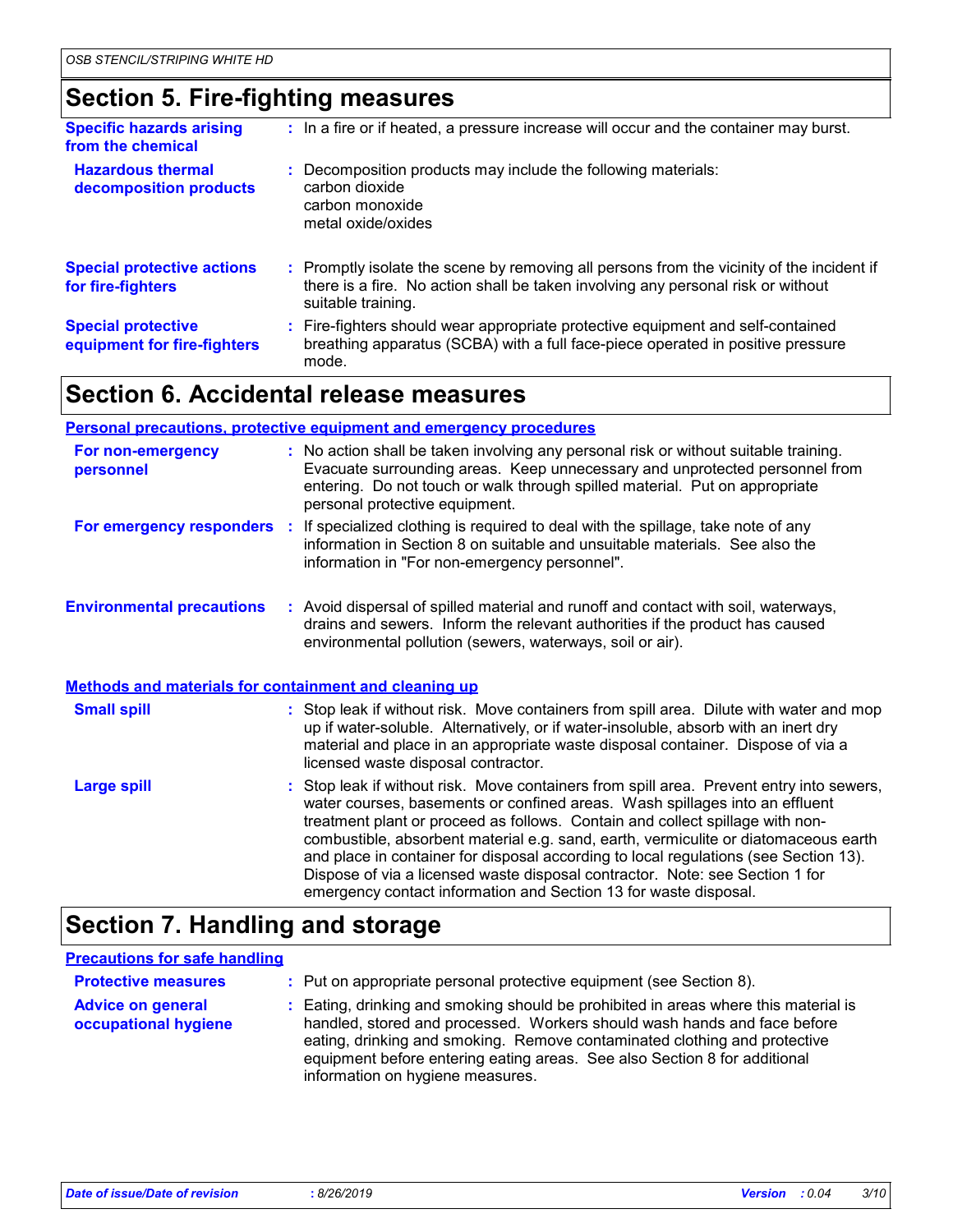## **Section 7. Handling and storage**

| <b>Conditions for safe storage, :</b> Store in accordance with local regulations. Store in original container protected<br>including any<br><i>incompatibilities</i> |
|----------------------------------------------------------------------------------------------------------------------------------------------------------------------|
|----------------------------------------------------------------------------------------------------------------------------------------------------------------------|

### **Section 8. Exposure controls/personal protection**

#### **Control parameters**

**Occupational exposure limits**

| <b>Ingredient name</b> | <b>Exposure limits</b>                                                                                                                                                                                                                                                                                                                                                                                                                                                                                                                                                                                                 |
|------------------------|------------------------------------------------------------------------------------------------------------------------------------------------------------------------------------------------------------------------------------------------------------------------------------------------------------------------------------------------------------------------------------------------------------------------------------------------------------------------------------------------------------------------------------------------------------------------------------------------------------------------|
| titanium dioxide       | CA Alberta Provincial (Canada, 4/2009). Skin sensitizer.<br>8 hrs OEL: 10 mg/m <sup>3</sup> 8 hours. Form:<br>CA British Columbia Provincial (Canada, 6/2017).<br>TWA: 3 mg/m <sup>3</sup> 8 hours. Form: Respirable dust<br>TWA: 10 mg/m <sup>3</sup> 8 hours. Form: Total dust<br>CA Quebec Provincial (Canada, 1/2014).<br>TWAEV: 10 mg/m <sup>3</sup> 8 hours. Form: Total dust.<br>CA Saskatchewan Provincial (Canada, 7/2013).<br>STEL: 20 mg/m <sup>3</sup> 15 minutes.<br>TWA: 10 mg/m <sup>3</sup> 8 hours.<br>CA Ontario Provincial (Canada, 1/2018).<br>TWA: 10 mg/m <sup>3</sup> 8 hours. Form: total dust |

Not available.

**Environmental exposure controls :** Emissions from ventilation or work process equipment should be checked to ensure they comply with the requirements of environmental protection legislation. In some cases, fume scrubbers, filters or engineering modifications to the process equipment will be necessary to reduce emissions to acceptable levels.

| <b>Individual protection measures</b> |                                                                                                                                                                                                                                                                                                                                                                                                                                                                                                                                                                                                                           |
|---------------------------------------|---------------------------------------------------------------------------------------------------------------------------------------------------------------------------------------------------------------------------------------------------------------------------------------------------------------------------------------------------------------------------------------------------------------------------------------------------------------------------------------------------------------------------------------------------------------------------------------------------------------------------|
| <b>Hygiene measures</b>               | : Wash hands, forearms and face thoroughly after handling chemical products, before<br>eating, smoking and using the lavatory and at the end of the working period.<br>Appropriate techniques should be used to remove potentially contaminated clothing.<br>Wash contaminated clothing before reusing. Ensure that eyewash stations and<br>safety showers are close to the workstation location.                                                                                                                                                                                                                         |
| <b>Eye/face protection</b>            | : Safety eyewear complying with an approved standard should be used when a risk<br>assessment indicates this is necessary to avoid exposure to liquid splashes, mists,<br>gases or dusts. If contact is possible, the following protection should be worn,<br>unless the assessment indicates a higher degree of protection: chemical splash<br>goggles.                                                                                                                                                                                                                                                                  |
| <b>Skin protection</b>                |                                                                                                                                                                                                                                                                                                                                                                                                                                                                                                                                                                                                                           |
| <b>Hand protection</b>                | : Chemical-resistant, impervious gloves complying with an approved standard should<br>be worn at all times when handling chemical products if a risk assessment indicates<br>this is necessary. Considering the parameters specified by the glove manufacturer,<br>check during use that the gloves are still retaining their protective properties. It<br>should be noted that the time to breakthrough for any glove material may be<br>different for different glove manufacturers. In the case of mixtures, consisting of<br>several substances, the protection time of the gloves cannot be accurately<br>estimated. |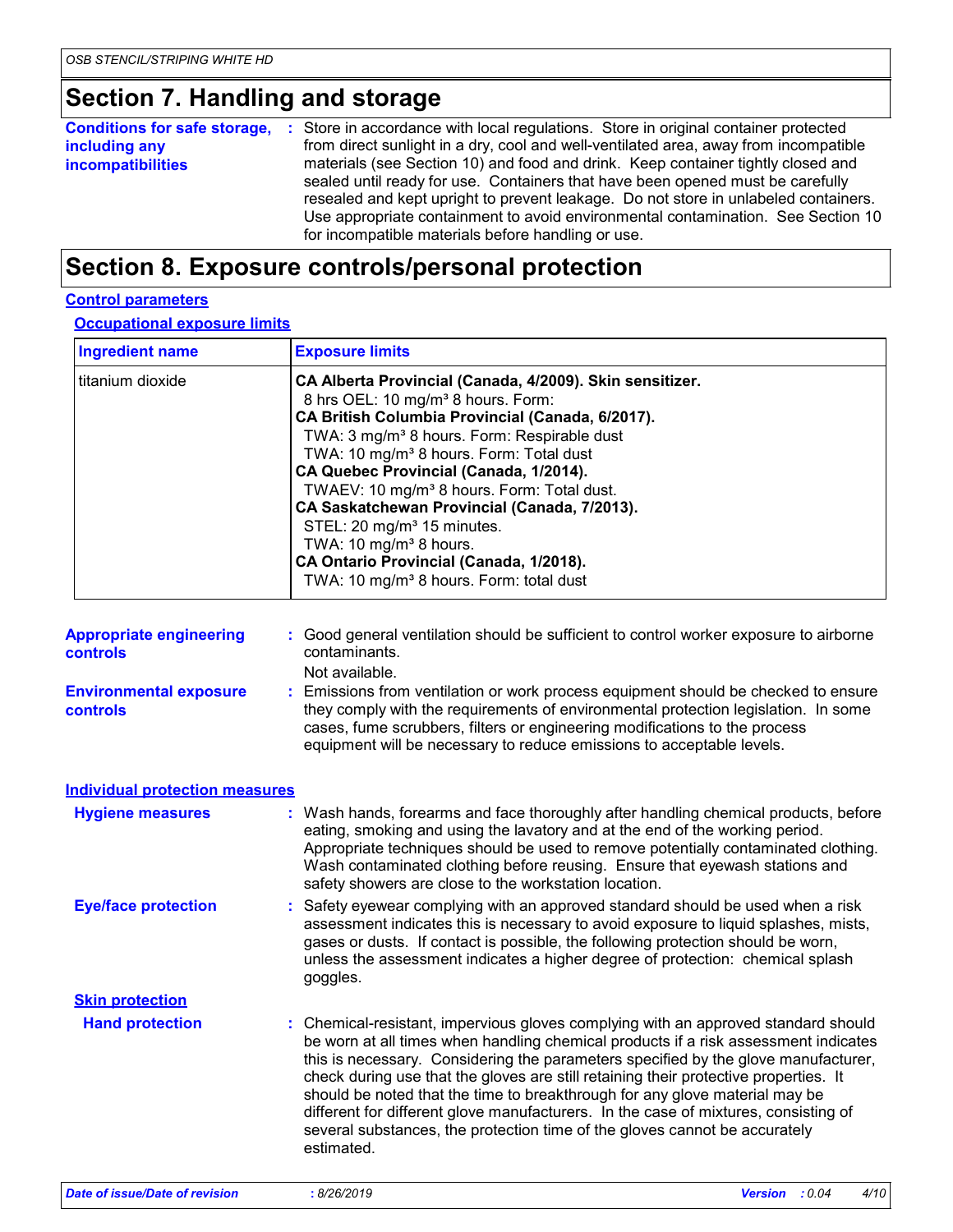## **Section 8. Exposure controls/personal protection**

| <b>Body protection</b>        | : Personal protective equipment for the body should be selected based on the task<br>being performed and the risks involved and should be approved by a specialist<br>before handling this product.                                                                                          |
|-------------------------------|----------------------------------------------------------------------------------------------------------------------------------------------------------------------------------------------------------------------------------------------------------------------------------------------|
| <b>Other skin protection</b>  | : Appropriate footwear and any additional skin protection measures should be<br>selected based on the task being performed and the risks involved and should be<br>approved by a specialist before handling this product.                                                                    |
| <b>Respiratory protection</b> | : Based on the hazard and potential for exposure, select a respirator that meets the<br>appropriate standard or certification. Respirators must be used according to a<br>respiratory protection program to ensure proper fitting, training, and other important<br>aspects of use.          |
|                               | This product may contain materials classified as nuisance particulates, which may<br>be present at hazardous levels only during sanding or abrading of the dried film.<br>Wear a dust/mist respirator approved for dust when dusts are generated from<br>sanding or abrading the dried film. |

## **Section 9. Physical and chemical properties**

| <b>Appearance</b>                                 |                                                   |
|---------------------------------------------------|---------------------------------------------------|
| <b>Physical state</b>                             | : Liquid.                                         |
| <b>Color</b>                                      | : White.                                          |
| <b>Odor</b>                                       | : Ammonia. [Slight]                               |
| <b>Odor threshold</b>                             | : Not available.                                  |
| pH                                                | : Not available.                                  |
| <b>Melting point</b>                              | : Not available.                                  |
| <b>Boiling point</b>                              | : >100°C (>212°F)                                 |
| <b>Flash point</b>                                | : Not available.                                  |
| <b>Evaporation rate</b>                           | $:$ <1 (butyl acetate = 1)                        |
| <b>Flammability (solid, gas)</b>                  | : Non-flammable.                                  |
| Lower and upper explosive<br>(flammable) limits   | : Not available.                                  |
| <b>Vapor pressure</b>                             | : 2.7 kPa (20 mm Hg) [room temperature]           |
| <b>Vapor density</b>                              | : $>1$ [Air = 1]                                  |
| <b>Relative density</b>                           | : 1.28                                            |
| <b>Solubility</b>                                 | : Soluble in the following materials: cold water. |
| <b>Partition coefficient: n-</b><br>octanol/water | : Not available.                                  |
| <b>Auto-ignition temperature</b>                  | : Not available.                                  |
| <b>Decomposition temperature</b>                  | : Not available.                                  |
| <b>Viscosity</b>                                  | $:$ Not available.                                |
| Flow time (ISO 2431)                              | $:$ Not available.                                |

## **Section 10. Stability and reactivity**

| <b>Reactivity</b>                                   | : No specific test data related to reactivity available for this product or its ingredients. |
|-----------------------------------------------------|----------------------------------------------------------------------------------------------|
| <b>Chemical stability</b>                           | : The product is stable.                                                                     |
| <b>Possibility of hazardous</b><br><b>reactions</b> | : Under normal conditions of storage and use, hazardous reactions will not occur.            |
| <b>Conditions to avoid</b>                          | : No specific data.                                                                          |
| Date of issue/Date of revision                      | 5/10<br>: 8/26/2019<br><b>Version</b><br>: 0.04                                              |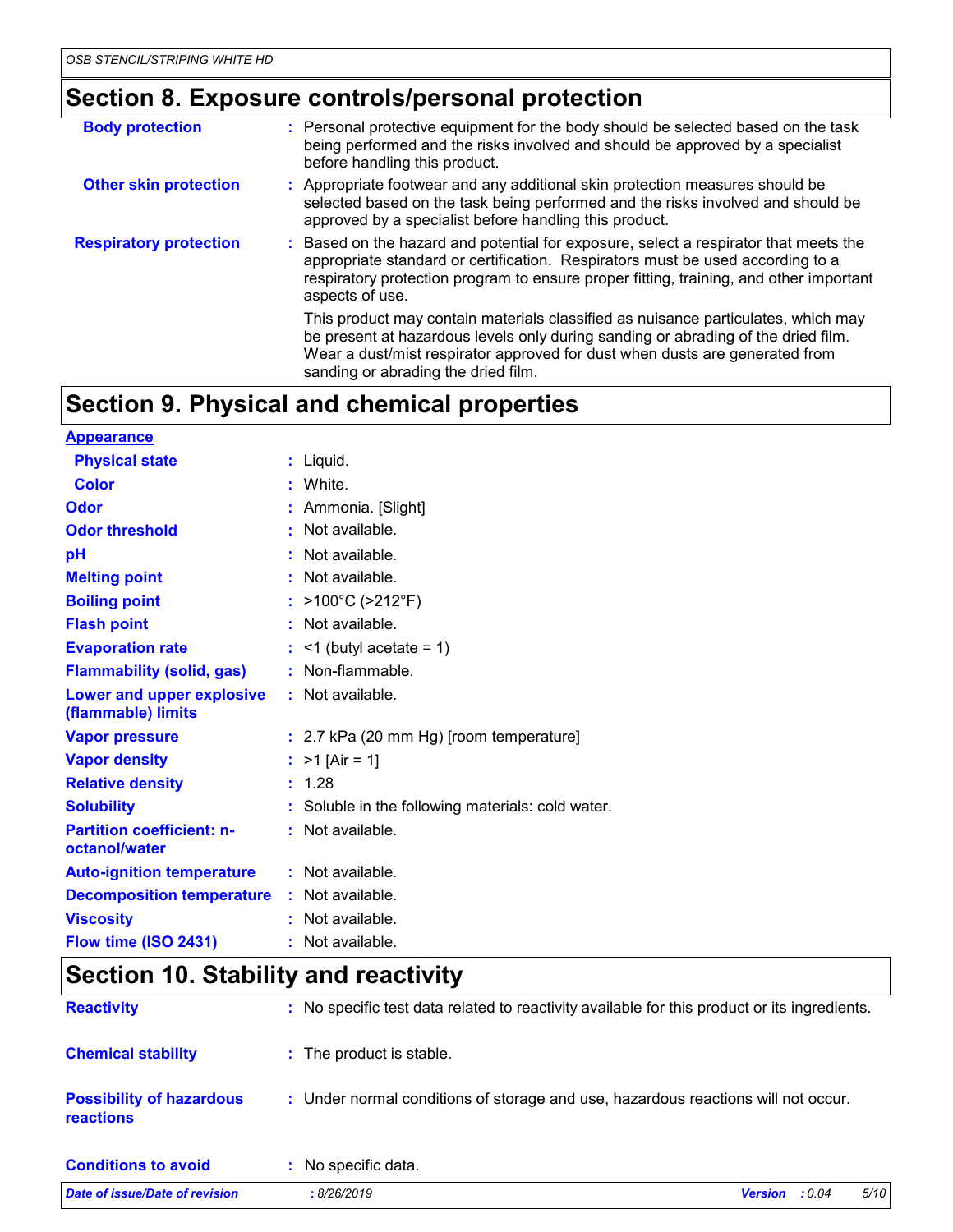### **Section 10. Stability and reactivity**

: No specific data. **Incompatible materials :**

**Hazardous decomposition products** Under normal conditions of storage and use, hazardous decomposition products **:** should not be produced.

### **Section 11. Toxicological information**

#### **Information on toxicological effects**

#### **Acute toxicity**

| <b>Product/ingredient name</b> | <b>Result</b>                                                             | <b>Species</b>                   | <b>Dose</b>                                          | <b>Exposure</b> |
|--------------------------------|---------------------------------------------------------------------------|----------------------------------|------------------------------------------------------|-----------------|
| Titanium dioxide               | LC50 Inhalation Dusts and mists   Rat - Male,<br>LD50 Dermal<br>LD50 Oral | Female<br>Rabbit<br>Rat - Female | $5.09 \,\mathrm{mg/l}$<br>>10000 mg/kg<br>5000 mg/kg | 4 hours         |

**Irritation/Corrosion**

| <b>Product/ingredient name</b> | <b>Result</b>        | <b>Species</b> | <b>Score</b> | <b>Exposure</b>                               | <b>Observation</b> |
|--------------------------------|----------------------|----------------|--------------|-----------------------------------------------|--------------------|
| Titanium dioxide               | Skin - Mild irritant | l Human        |              | 72 hours 300  -<br>Micrograms<br>Intermittent |                    |

#### **Sensitization**

| <b>Product/ingredient name</b> | <b>Route of</b><br>exposure | <b>Species</b> | <b>Result</b>   |
|--------------------------------|-----------------------------|----------------|-----------------|
| Titanium dioxide               | skin                        | Mouse          | Not sensitizing |

#### **Mutagenicity**

Not available.

#### **Carcinogenicity**

Not available.

The International Agency for Research on Cancer (IARC) Monograph No. 93 reports there is sufficient evidence in experimental animals exposed to titanium dioxide but inadequate evidence for carcinogenicity in humans. Human studies do not suggest an association between occupational exposure to titanium dioxide dust and an increased risk of cancer. The IARC summary concludes, "that no significant exposure to titanium dioxide is thought to occur during the use of products in which titanium dioxide is bound to other materials, such as paint".

#### **Reproductive toxicity**

Not available.

#### **Teratogenicity**

Not available.

#### **Specific target organ toxicity (single exposure)**

Not available.

**Specific target organ toxicity (repeated exposure)** Not available.

#### **Aspiration hazard**

Not available.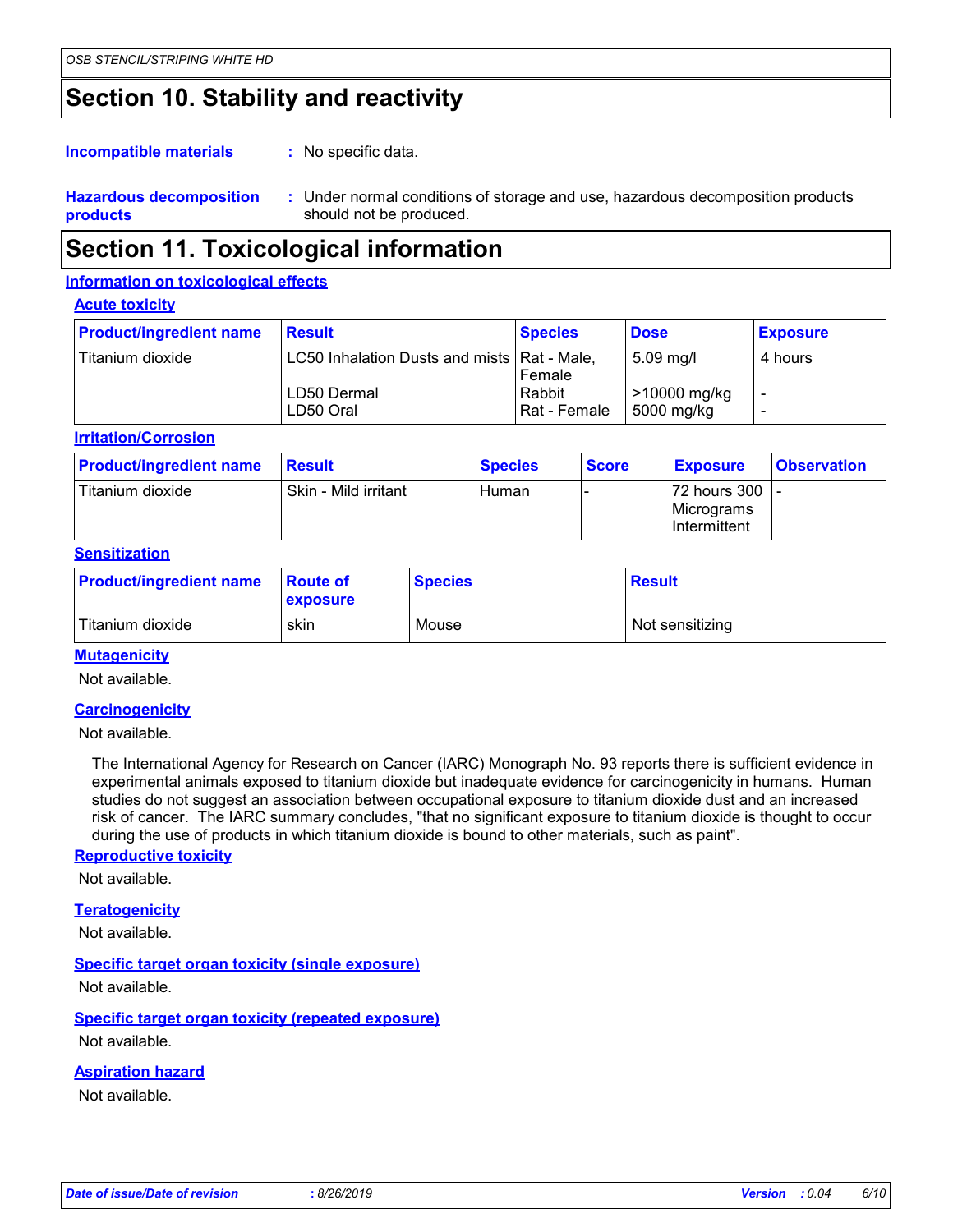## **Section 11. Toxicological information**

| Information on the likely | : Routes of entry anticipated: Dermal, Inhalation. |
|---------------------------|----------------------------------------------------|
| routes of exposure        |                                                    |

#### **Potential acute health effects**

| <b>Eye contact</b>  | : No known significant effects or critical hazards. |
|---------------------|-----------------------------------------------------|
| <b>Inhalation</b>   | : No known significant effects or critical hazards. |
| <b>Skin contact</b> | : No known significant effects or critical hazards. |
| <b>Ingestion</b>    | : No known significant effects or critical hazards. |

#### **Symptoms related to the physical, chemical and toxicological characteristics**

| <b>Eye contact</b>  | : No specific data. |
|---------------------|---------------------|
| <b>Inhalation</b>   | : No specific data. |
| <b>Skin contact</b> | : No specific data. |
| <b>Ingestion</b>    | : No specific data. |

#### **Delayed and immediate effects and also chronic effects from short and long term exposure**

| <b>Short term exposure</b>                        |                                                     |
|---------------------------------------------------|-----------------------------------------------------|
| <b>Potential immediate</b><br>effects             | $:$ Not available.                                  |
| <b>Potential delayed effects</b>                  | $:$ Not available.                                  |
| <b>Long term exposure</b>                         |                                                     |
| <b>Potential immediate</b><br>effects             | $:$ Not available.                                  |
| <b>Potential delayed effects : Not available.</b> |                                                     |
| <b>Potential chronic health effects</b>           |                                                     |
| Not available.                                    |                                                     |
| <b>General</b>                                    | : No known significant effects or critical hazards. |
| <b>Carcinogenicity</b>                            | : No known significant effects or critical hazards. |
| <b>Mutagenicity</b>                               | : No known significant effects or critical hazards. |
| <b>Teratogenicity</b>                             | : No known significant effects or critical hazards. |
| <b>Developmental effects</b>                      | : No known significant effects or critical hazards. |
| <b>Fertility effects</b>                          | : No known significant effects or critical hazards. |

#### **Numerical measures of toxicity**

#### **Acute toxicity estimates**

| Route       | <b>ATE value</b> |
|-------------|------------------|
| <b>Oral</b> | 27994.2 mg/kg    |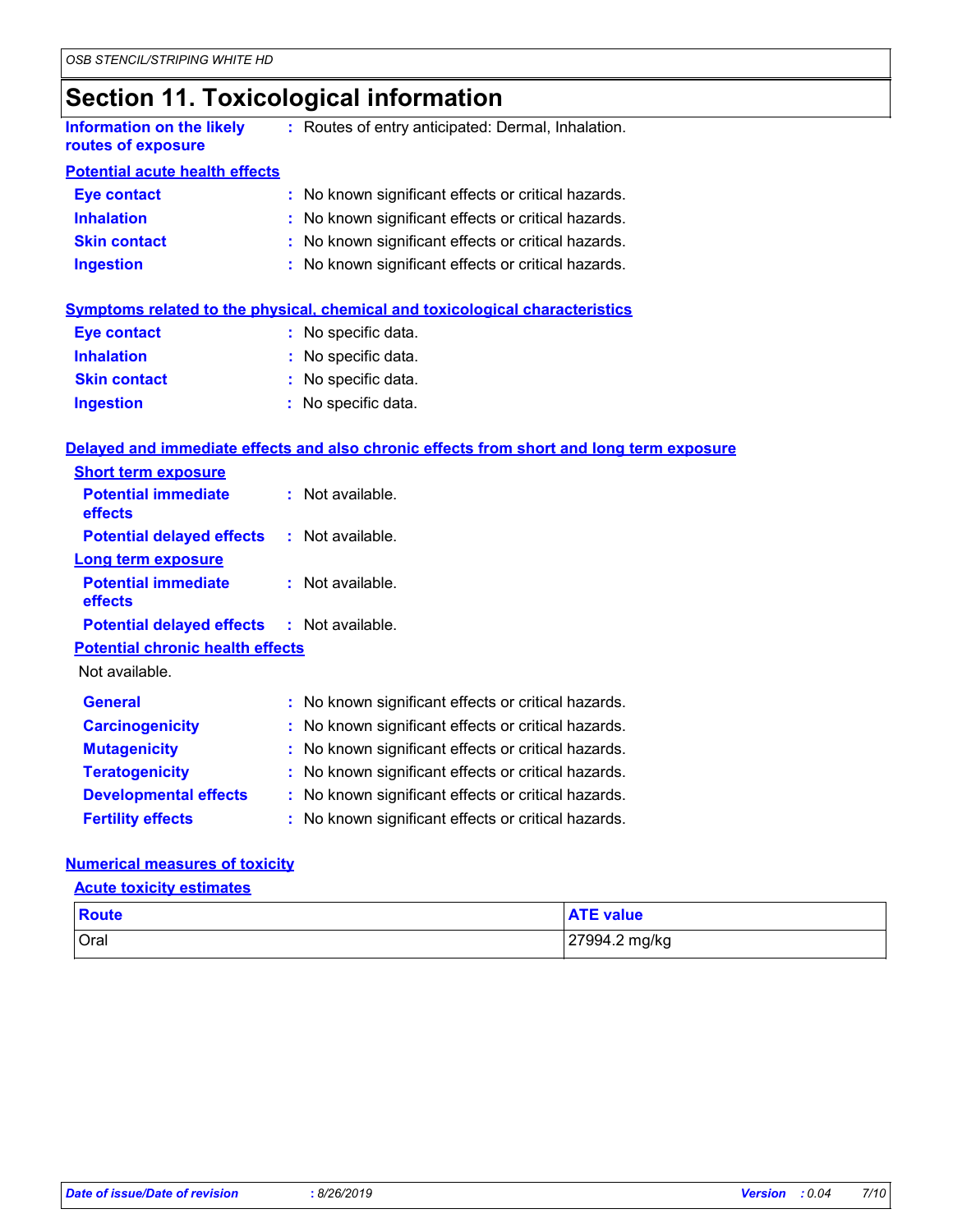## **Section 12. Ecological information**

#### **Toxicity**

| <b>Product/ingredient name</b> | <b>Result</b>                            | <b>Species</b>                                | <b>Exposure</b> |
|--------------------------------|------------------------------------------|-----------------------------------------------|-----------------|
| Titanium dioxide               | Acute LC50 3 mg/l Fresh water            | Crustaceans - Ceriodaphnia<br>dubia - Neonate | 48 hours        |
|                                | Acute LC50 6.5 mg/l Fresh water          | Daphnia - Daphnia pulex -<br>Neonate          | 48 hours        |
|                                | Acute LC50 >1000000 µg/l Marine<br>water | Fish - Fundulus heteroclitus                  | 96 hours        |

#### **Persistence and degradability**

Not available.

#### **Bioaccumulative potential**

| <b>Product/ingredient name</b> | $\mathsf{LogP}_\mathsf{ow}$ | <b>BCF</b> | <b>Potential</b> |
|--------------------------------|-----------------------------|------------|------------------|
| Titanium dioxide               |                             | 352        | low              |

| <b>Mobility in soil</b>                                 |                  |
|---------------------------------------------------------|------------------|
| <b>Soil/water partition</b><br><b>coefficient (Koc)</b> | : Not available. |

**Other adverse effects** : No known significant effects or critical hazards.

### **Section 13. Disposal considerations**

: The generation of waste should be avoided or minimized wherever possible. Disposal of this product, solutions and any by-products should at all times comply with the requirements of environmental protection and waste disposal legislation and any regional local authority requirements. Dispose of surplus and nonrecyclable products via a licensed waste disposal contractor. Waste should not be disposed of untreated to the sewer unless fully compliant with the requirements of all authorities with jurisdiction. Waste packaging should be recycled. Incineration or landfill should only be considered when recycling is not feasible. This material and its container must be disposed of in a safe way. Empty containers or liners may retain some product residues. Avoid dispersal of spilled material and runoff and contact with soil, waterways, drains and sewers. **Disposal methods :**

## **Section 14. Transport information**

|                          | <b>Classification</b> |                |                |                |
|--------------------------|-----------------------|----------------|----------------|----------------|
| Not regulated.           | Not regulated.        | Not regulated. | Not regulated. | Not regulated. |
|                          |                       |                |                |                |
|                          |                       |                |                |                |
| $\overline{\phantom{0}}$ |                       |                |                |                |
|                          |                       |                |                |                |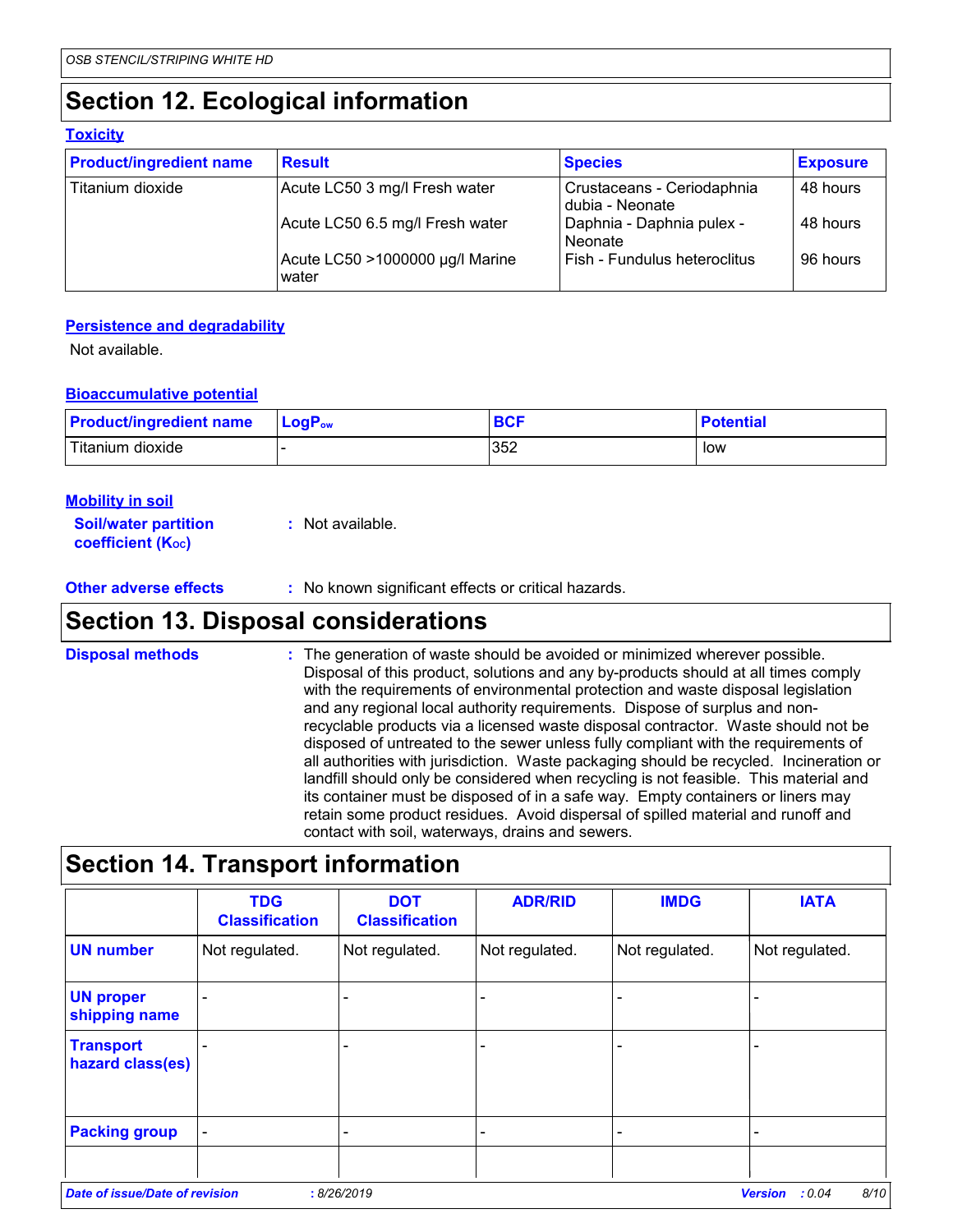## **Section 14. Transport information**

| <b>Environmental</b><br>hazards | No.<br>$\sim$ $\sim$ | No. | No.<br>$\sim$ $\sim$ | No. | IN <sub>o</sub> |
|---------------------------------|----------------------|-----|----------------------|-----|-----------------|

**Special precautions for user Transport within user's premises:** always transport in closed containers that are **:** upright and secure. Ensure that persons transporting the product know what to do in the event of an accident or spillage.

**Transport in bulk according :** Not available. **to Annex II of MARPOL and the IBC Code**

### **Section 15. Regulatory information**

#### **Canadian lists**

- **Canadian NPRI :** None of the components are listed.
- 
- **CEPA Toxic substances :** None of the components are listed.

**International regulations**

**Chemical Weapon Convention List Schedules I, II & III Chemicals**

Not listed.

#### **Montreal Protocol (Annexes A, B, C, E)**

Not listed.

#### **Stockholm Convention on Persistent Organic Pollutants**

Not listed.

#### **Rotterdam Convention on Prior Informed Consent (PIC)**

Not listed.

#### **UNECE Aarhus Protocol on POPs and Heavy Metals**

Not listed.

#### **Inventory list**

| <b>Australia</b>         | : Not determined.                                                                    |
|--------------------------|--------------------------------------------------------------------------------------|
| <b>Canada</b>            | : All components are listed or exempted.                                             |
| <b>China</b>             | : Not determined.                                                                    |
| <b>Europe</b>            | : Not determined.                                                                    |
| <b>Japan</b>             | : Japan inventory (ENCS): Not determined.<br>Japan inventory (ISHL): Not determined. |
| <b>Malaysia</b>          | : Malaysia Inventory (EHS Register): Not determined.                                 |
| <b>New Zealand</b>       | : Not determined.                                                                    |
| <b>Philippines</b>       | : Not determined.                                                                    |
| <b>Republic of Korea</b> | : Not determined.                                                                    |
| <b>Taiwan</b>            | : Not determined.                                                                    |
| <b>Thailand</b>          | : Not determined.                                                                    |
| <b>Turkey</b>            | : Not determined.                                                                    |
| <b>United States</b>     | : All components are listed or exempted.                                             |
| <b>Viet Nam</b>          | : Not determined.                                                                    |